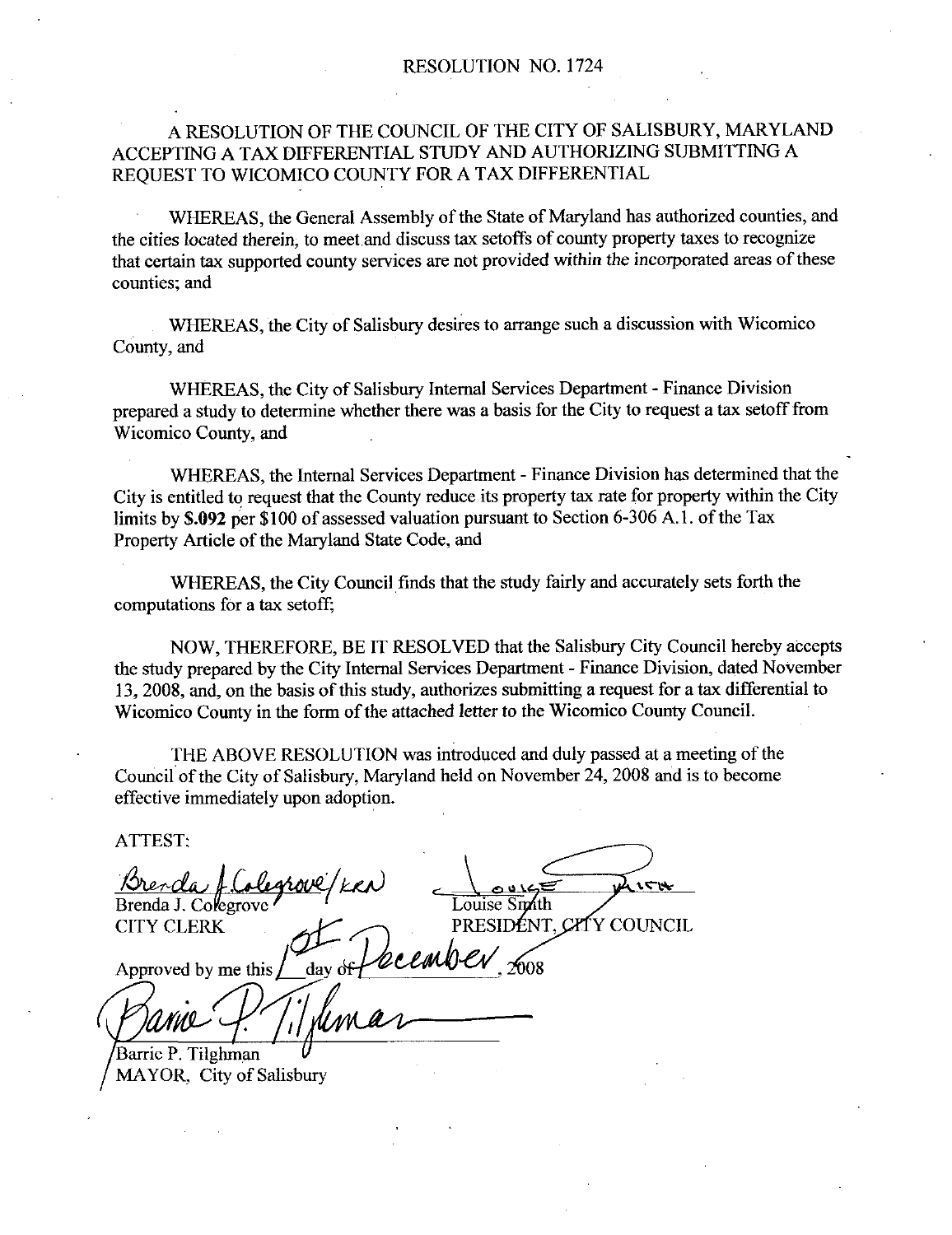

125 NORTH DIVISION STREET 125 NORTH DIVISION STREET<br>SALISBURY, MARYLAND 21801-4940 its 12 and 13 and 13 and 14 and 14 and 15 and 16 and 16 and 16 and 16 and 16 and 16 and 16 and 16 and 16 and 1<br>Tel.: (410) 548-3100 FAX: (410) 548-3102

November 25, 2008

Honorable Richard M. Pollitt, Jr., Wicomico County Executive and Honorable Members of The Wicomico County Council<br>P.O. Box 870 P.O. Box 870<br>Salisbury, MD 21803-0870

Dear County Executive Pollitt and Members of the County Council:

Under the authority of Section 6-306 of the  $Tax - Property$  Article of the Maryland State Code, please be advised that the City of Salisbury proposes that it be granted a property tax setoff by Wicomico County for the fiscal year beginning July 1, 2009. The desired level of such Under the authority of Section 6-306 of the Tax – Property Article of the Maryland St. Code, please be advised that the City of Salisbury proposes that it be granted a property tax setoff by Wicomico County for the fiscal setoff is the proportion of the County's property tax rate which represents expenditures on the following parallel services: fire, police, animal control, and recreation and culture.

In support of this request, the City submits the following:

1) A description of the scope and nature of the services or programs provided by the City in lieu of similar services or programs provided by the County

- A) Fire The Salisbury Fire Department provides residents in the City of Salisbury with 24 hour protection and emergency services. The Salisbury Fire Department has 66 career and 120 volunteer firefighters. The City of Salisbury Fire Department also provides fire protection outside the City to the Fire District (48 miles). A portion of the cost of providing fire protection outside the City is offset by contributions from Wicomico County under an existing agreement
- B) Police The Salisbury Police Department is a full-service, accredited law enforcement agency, which provides an urban-level of police protection to the area located within the Salisbury city limits. In addition, to the basic patrol function, the Salisbury Police Department also provides a number of special services, including bike patrols, foot patrols, substations, tactical unit, negotiators, and victim-witness assistance. With the exception of back-up

MAYOR MAYOR<br>JOHN R. PICK<br>JOHN R. PICK JOHN R. PICK<br>CITY ADMINISTRATOR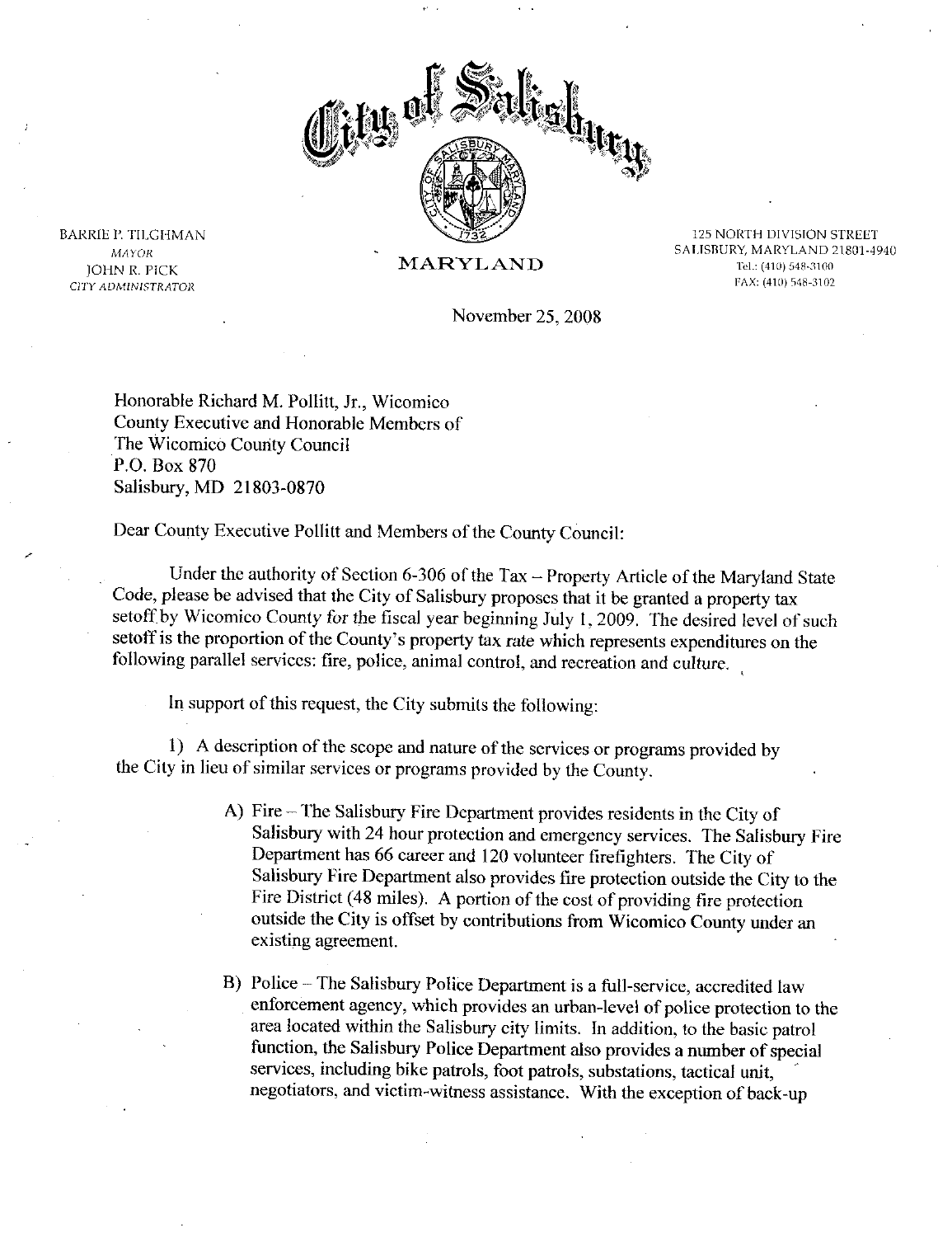C) assistance, the Salisbury Police Department handles all calls for police service within the City limits

assistance, the Salisbury Police Department handles all calls for police<br>within the City limits.<br>The Wicomico County Sheriff's Department provides law enforcement<br>services to the unincorporated portions of the County. Sinc The Wicomico County Sheriff's Department provides law enforcement services to the unincorporated portions of the County. Since these services are not provided to the area located within the City limits, City taxpayers do not receive a benefit from these expenditures, but do pay a portion of the costs through their County tax bill. In addition to law enforcement the Sheriff's Department provides constitutionally mandated services such as court security, and legal document service, which benefit all County residents. A study prepared by the Institute for Government Services and previously forwarded to the County determined that 25% of the cost of the Sheriff's forwarded to the County data buil. In addition to law enforcement the Sheriff Department provides constitutionally mandated services such as court security, and legal document service, which benefit all County residents, s between the City and County should develop an allocation percentage; until then we have assumed the 25% allocation used in prior years.

- D) Animal Control The Salisbury Police Department provides animal control services to the area located within the Salisbury city limits. The Wicomico County Humane Society provides animal control services to the unincorporated areas of the County, under an agreement with the County. Since these services are not provided within the City limits, City taxpayers pay a portion of these costs but receive no benefit.
- E) Recreation and Culture The Salisbury Department of Public Works maintains a system of City owned parks, some of which are used by the Wicomico County Department of Parks and Recreation to provide recreational programming. The Wicomico County Department of Parks and Recreation provides parks maintenance services to county owned parks throughout the unincorporated areas of the county. Recreation and Culture is another area of duplication of services

2 Financial records and other documentation regarding municipal revenues and expenditures

> In prior years, the City provided a copy of a report titled *Property Tax Setoffs for* the City of Salisbury, Maryland, which had been prepared for the City by the Institute For Governmental Service. Since you provided the City with the FY 2007 Wicomico County Financial Statements last year, we have updated our request using your financial report. Enclosed is a Tax Differential Study worksheet, enumerating those costs for the aforementioned parallel services not applicable to the taxpayers of the City of Salisbury.

> The amount of the setoff proposed is equal to  $$.092$  on the County's tax rate, or a payment to the City from the County in the amount of \$1,682,937. The attached worksheet shows how this proposed setoff was calculated.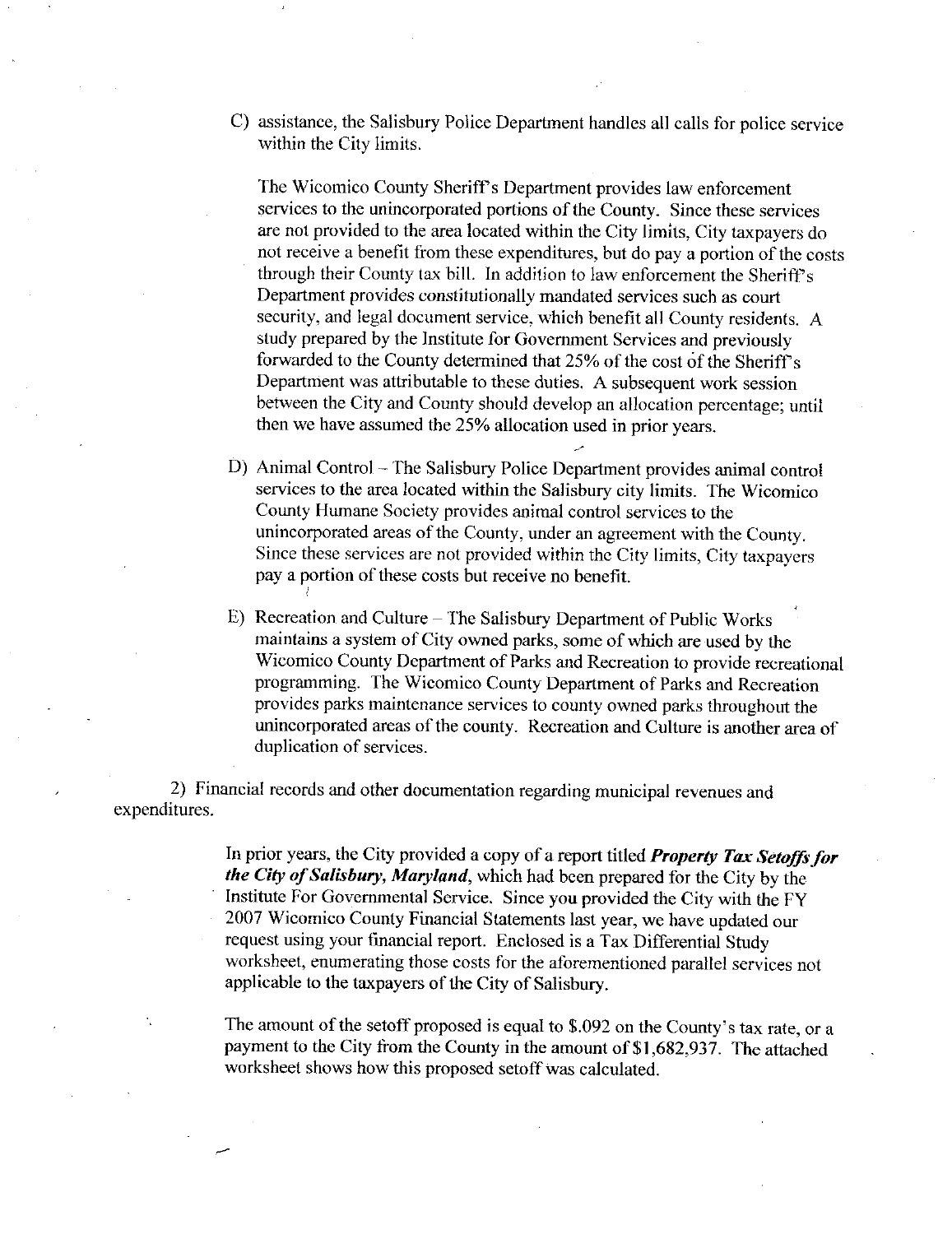We request that the County provide a copy of the FY2008 Wicomico County, Maryland Financial Statements, when they are available.

Ilook forward to your response and the opportunity to discuss this matter with you

Very truly yours,<br>and the Community of the Barrie P. Tilghman Very truly yours Iman Mayor, City of Salisbury

cc: City Council Members John R. Pick Pam Oland Paul Wilber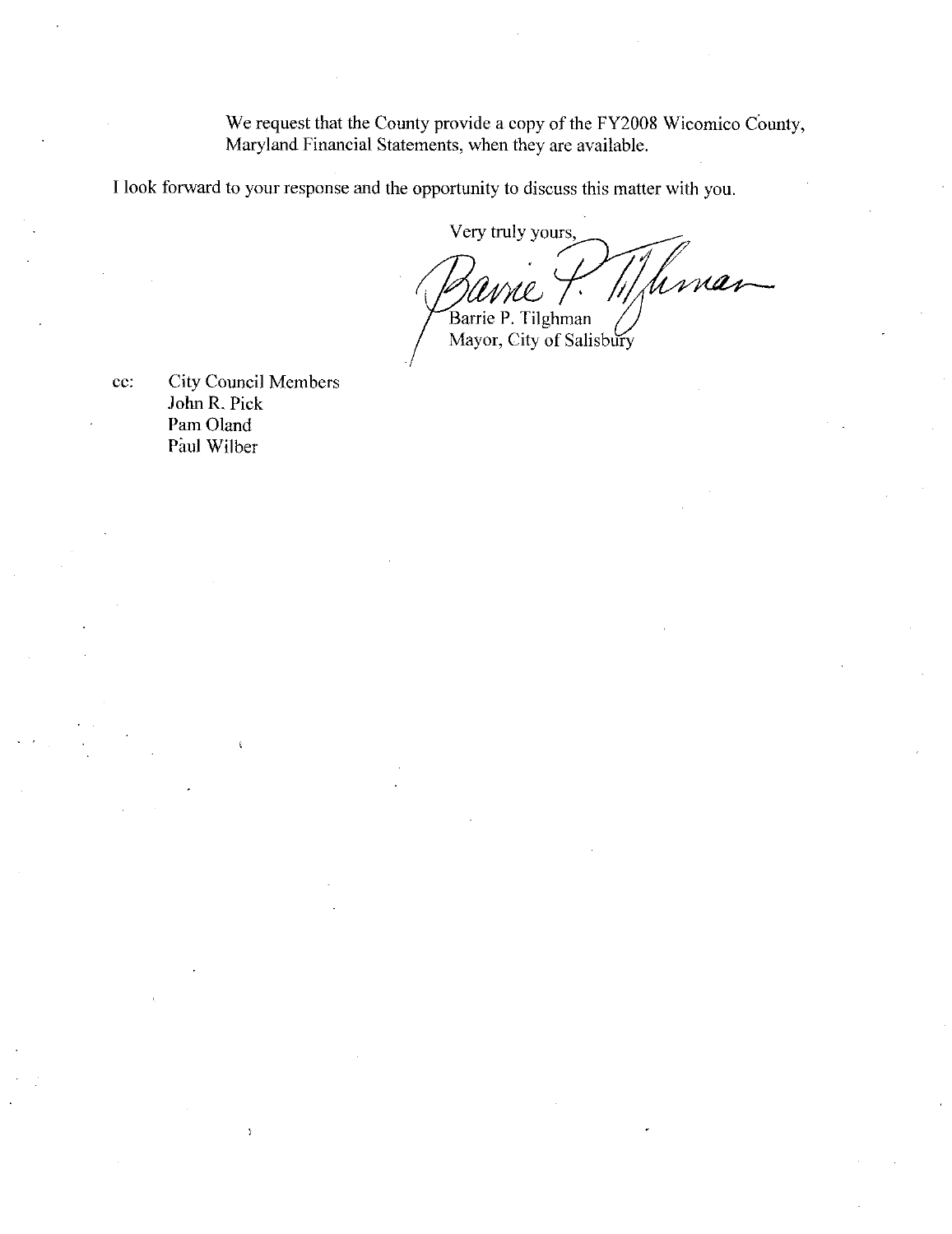#### **City of Salisbury**

# Memo

| To:   | Mr. John R. Pick, City Administrator                 |
|-------|------------------------------------------------------|
| From: | Pamela B. Oland, Director of Internal Services $PBD$ |
| Date: | November 13, 2008                                    |
| Re:   | Tax Differential Explanation                         |

Under Maryland State law, municipalities have the opportunity to ask the county, within which they are located, for a tax setoff or a tax differential. A tax differential is a way for Counties in Maryland to compensate municipalities for services not provided by the county in those municipalities. This is done by a tax setoff, either reducing the county tax rate in that municipality, or making a payment directly to the municipality for those services.

Attached is a resolution which serves to comply with the law and give timely notice that Salisbury wants to meet with Wicomico County to provide evidence why a tax differential is justified. Attached also is a letter from the Mayor which serves as our tax differential request<br>for this year. The attached study based on the County's FY 2007 Financial Statements. Attached is a resolution which serves to comply with the law and give timely notice that<br>Salisbury wants to meet with Wicomico County to provide evidence why a tax differential<br>justified. Attached also is a letter from the

Every year since 1999 the City has formally asked the County for a tax differential, and every year since 1999 we have been denied. By state law there are eight counties that are mandated to make a tax setoff. They are the high density counties (with the one exception of Allegany County that has fewer residents per square mile than Wicomico). In the remaining counties the tax setoff is voluntary, and Wicomico is among them. However, many counties less densely populated than Wicomico, such as Caroline, Garrett and Talbot still voluntarily grant a tax setoff because they have determined that it is the right thing to do

Salisbury is the only City our size in the State of Maryland not receiving a tax setoff from the County. Salisbury is the  $7<sup>th</sup>$  largest city in Maryland and all other cities in the top 20 get either a rebate or a lower tax rate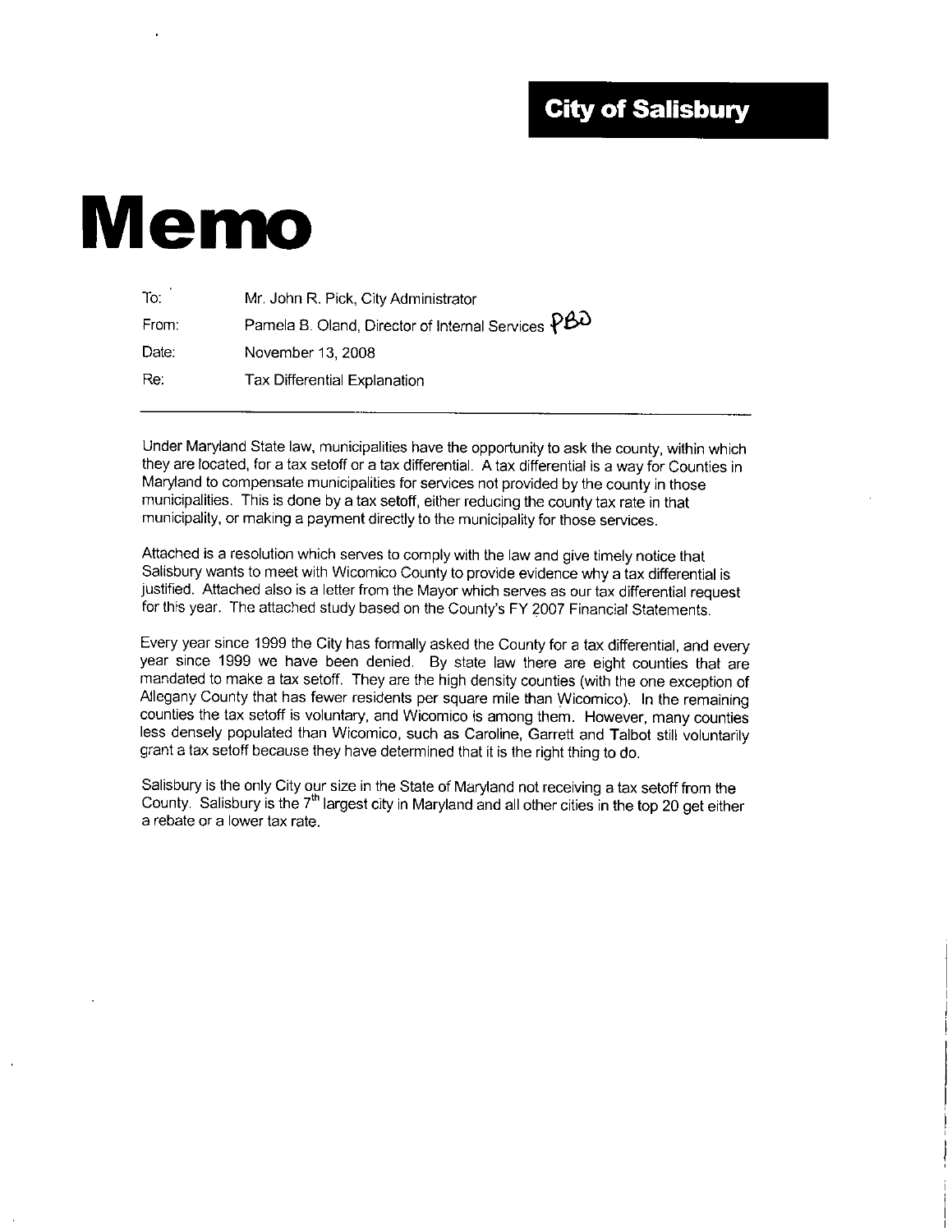## 11/18/2008 City of Salisbury Tax Differential Study, Page City of Salisbury<br>x Differential Study, Page<br>Setoff Effective 7/1/2008

| <b>Description</b>                                          |                    |                           | Non-City              |                             | City                  |
|-------------------------------------------------------------|--------------------|---------------------------|-----------------------|-----------------------------|-----------------------|
|                                                             | <b>Actual Cost</b> |                           | <b>Taxpayer Share</b> |                             | <b>Taxpayer Share</b> |
| <b>Fire Department</b>                                      |                    |                           |                       |                             |                       |
| City of Salisbury contributions                             |                    |                           |                       |                             |                       |
| <b>Fire Department</b>                                      | \$<br>539,440      | \$                        | 451,585               | \$                          | 87,855                |
| Ambulance                                                   | \$<br>99,000       | \$                        | 82,877                | \$                          | 16,123                |
| Hazardous Material Emergency                                | \$                 | \$                        |                       | \$                          |                       |
| <b>Volunteer Companies</b>                                  |                    |                           |                       |                             |                       |
| <b>Fire Department</b>                                      | \$<br>1,386,000    | $\mathsf{S}$              | 1,160,271             | $\boldsymbol{\theta}$       | 225,729               |
| Ambulance                                                   | \$<br>1,451,091    | \$                        | 1,214,761             | \$                          | 236,330               |
| <b>Workers Comp Insurance</b>                               | \$<br>137,182      | \$                        | 114,840               | $\boldsymbol{\theta}$       | 22,342                |
| Miscellaneous                                               | \$<br>6,540        | \$                        | 5,475                 | $\boldsymbol{\hat{\theta}}$ | 1,065                 |
| Hepatitis vaccine                                           | \$<br>1,916        | $\mathfrak{S}$            | 1,604                 | \$                          | 312                   |
| <b>Total</b>                                                | \$<br>3,621,169    | $\boldsymbol{\mathsf{s}}$ | 3,031,413             | \$                          | 589,756               |
| <b>Sheriff Department</b>                                   |                    |                           |                       |                             |                       |
| Sheriff - Salary                                            | \$<br>85,364       | $\boldsymbol{\mathsf{S}}$ | 71,461                | \$                          | 13,903                |
| <b>Salaries</b>                                             | \$<br>5,701.522    | $\mathsf{\$}$             | 4,772,952             | \$                          | 928,570               |
| Less: Sheriff's Fees                                        | \$<br>(501, 043)   | \$                        | (419, 441)            | \$                          | (81, 602)             |
| <b>Less State Grants</b>                                    | \$<br>(400, 126)   | $\boldsymbol{\mathsf{S}}$ | (334, 960)            | \$                          | (65, 166)             |
| Less Board of Education Grant                               | \$<br>(470,671)    | $\mathsf{\$}$             | (394, 016)            | $\mathfrak{P}$              | (76, 655)             |
| Operating                                                   | \$<br>672,561      | $\mathcal{S}$             | 563,025               | \$                          | 109,536               |
| Special Investigation                                       | \$                 | \$                        |                       | \$                          |                       |
| Capital Outlay                                              | \$<br>891,207      | $\overline{\mathcal{S}}$  | 746,062               | \$                          | 145,145               |
| Total                                                       | \$<br>5,978,814    | $\mathfrak{s}$            | 5,005,083             | $\overline{\mathbf{e}}$     | 973,731               |
| Net Law Enforcement @ 75%                                   | \$<br>4,484.111    | \$                        | 3,753,812             | \$                          | 730,298               |
| <b>Protection of Animals</b>                                |                    |                           |                       |                             |                       |
| Dog Control                                                 | \$<br>279,483      | $\mathcal{S}$             | 233,965               | $\frac{1}{2}$               | 45,518                |
| <b>Less Animal Licenses</b>                                 | \$<br>(1.440)      | $\overline{\mathcal{S}}$  | $(1.205)$ \$          |                             | (235)                 |
| Humane Society<br>Total                                     | \$<br>278,043      | $\mathbf S$               | 232,760               | \$                          | 45,283                |
| Public Safety Building - Facility Expenditures              | \$                 |                           |                       |                             |                       |
|                                                             |                    | \$                        |                       | \$                          |                       |
| <b>Public Safety Total</b>                                  | \$<br>8,383,323    | \$                        | 7,017,985             | \$                          | 1,365,338             |
| Source: Wicomico County FY2007 Audited Financial Statements |                    |                           |                       |                             |                       |

 $\,$  l

 $\hat{\mathcal{A}}$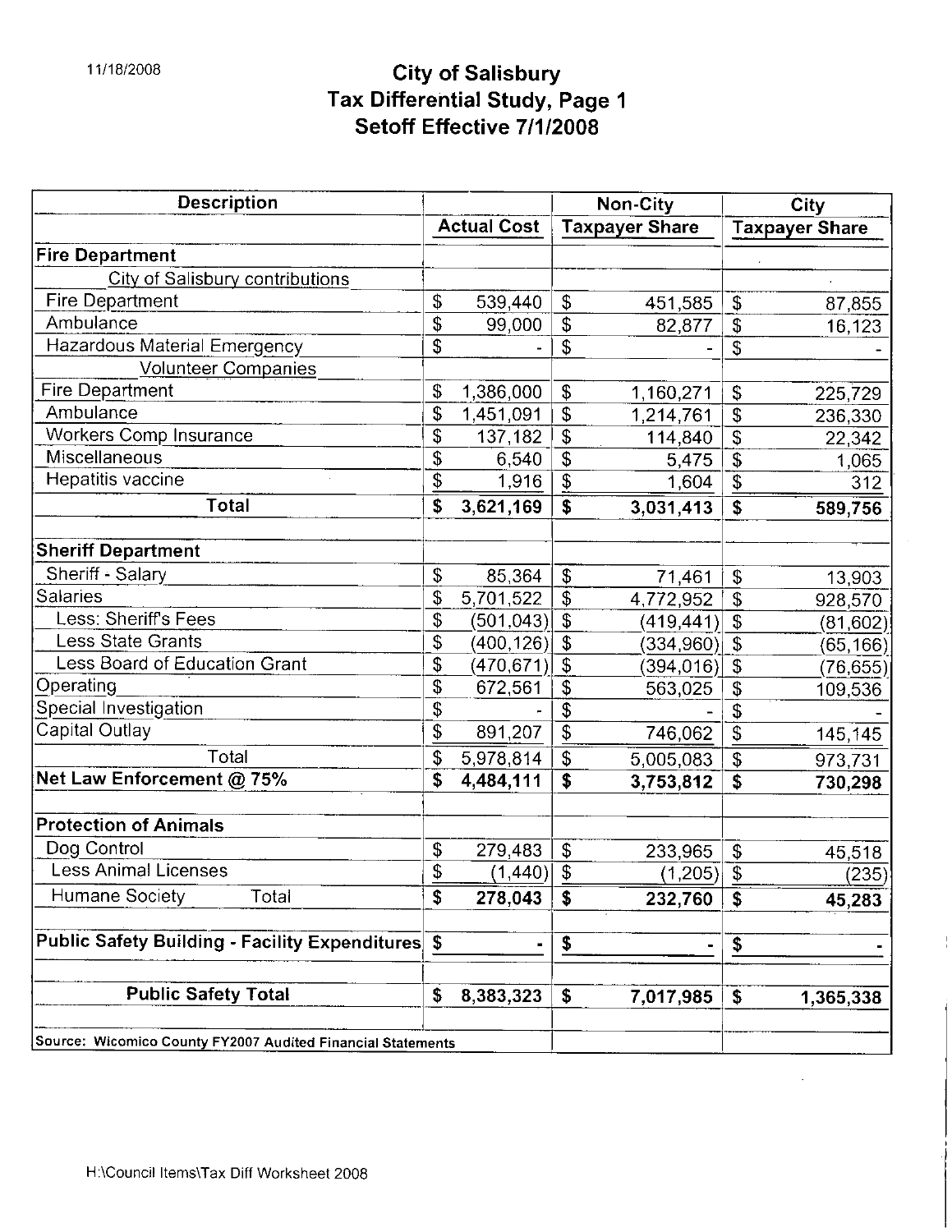$\bar{z}$ 

 $\mathcal{L}^{\text{max}}_{\text{max}}$ 

### and the control of the control of the control of Salisbury<br>and the control of City of Salisbury Tax Differential Study, Page 2 City of Salisbury<br>x Differential Study, Page<br>Setoff Effective 7/1/2008

| <b>Description</b>                                          |              |                     |                          | <b>Non-City</b>       |                           | City                  |
|-------------------------------------------------------------|--------------|---------------------|--------------------------|-----------------------|---------------------------|-----------------------|
|                                                             |              | <b>Actual Cost</b>  |                          | <b>Taxpayer Share</b> |                           | <b>Taxpayer Share</b> |
| <b>Recreation and Culture</b>                               |              |                     |                          |                       |                           |                       |
| <b>Department of Recreation and Parks</b>                   |              |                     |                          |                       |                           |                       |
| Salaries                                                    |              |                     |                          |                       |                           |                       |
| Salaries- overtime and part-time                            | \$           | 1,247,904           | $\pmb{\mathfrak{F}}$     | 1,044,666             | $\boldsymbol{\mathsf{S}}$ | 203,238               |
| Less Recreation and Parks Revenue                           | \$           | (34, 770)           | $\overline{\mathcal{S}}$ | (29, 107)             | \$                        | (5,663)               |
| Operating                                                   | \$           | 450,842             | $\boldsymbol{\theta}$    | 377,416               | $\sqrt{3}$                | 73,426                |
| Capital Outlay                                              | \$           | 36,119              | $\overline{\mathbf{3}}$  | 30,237                | $\overline{\$}$           | 5,882                 |
| <b>Total Department of Recreation and Parks</b>             | \$           | 1,700,095           | $\mathbf S$              | 1,423,211             | $\mathbf{\hat{s}}$        | 276,884               |
| <b>Total - Public Safety and Recreation</b>                 |              |                     |                          |                       |                           |                       |
| and Culture                                                 | $\mathsf{s}$ | 10,083,418          | \$                       | 8,441,196             | \$                        | 1,642,221             |
| Overhead at \$250,000                                       | $\mathsf{s}$ | 250,000             | \$                       | 209,284               | $\mathbf{s}$              | 40,716                |
| <b>Grand Total - Duplicate Services</b>                     | \$           | 10,333,418          | \$                       | 8,650,480             | \$                        | 1,682,937             |
|                                                             |              |                     |                          |                       |                           |                       |
| Source: Wicomico County FY2007 Audited Financial Statements |              |                     |                          |                       |                           |                       |
|                                                             |              |                     |                          |                       |                           |                       |
|                                                             |              |                     |                          |                       | $\overline{\mathcal{S}}$  | 1,682,937             |
|                                                             |              | percentage of total |                          |                       |                           | 0.162863554           |